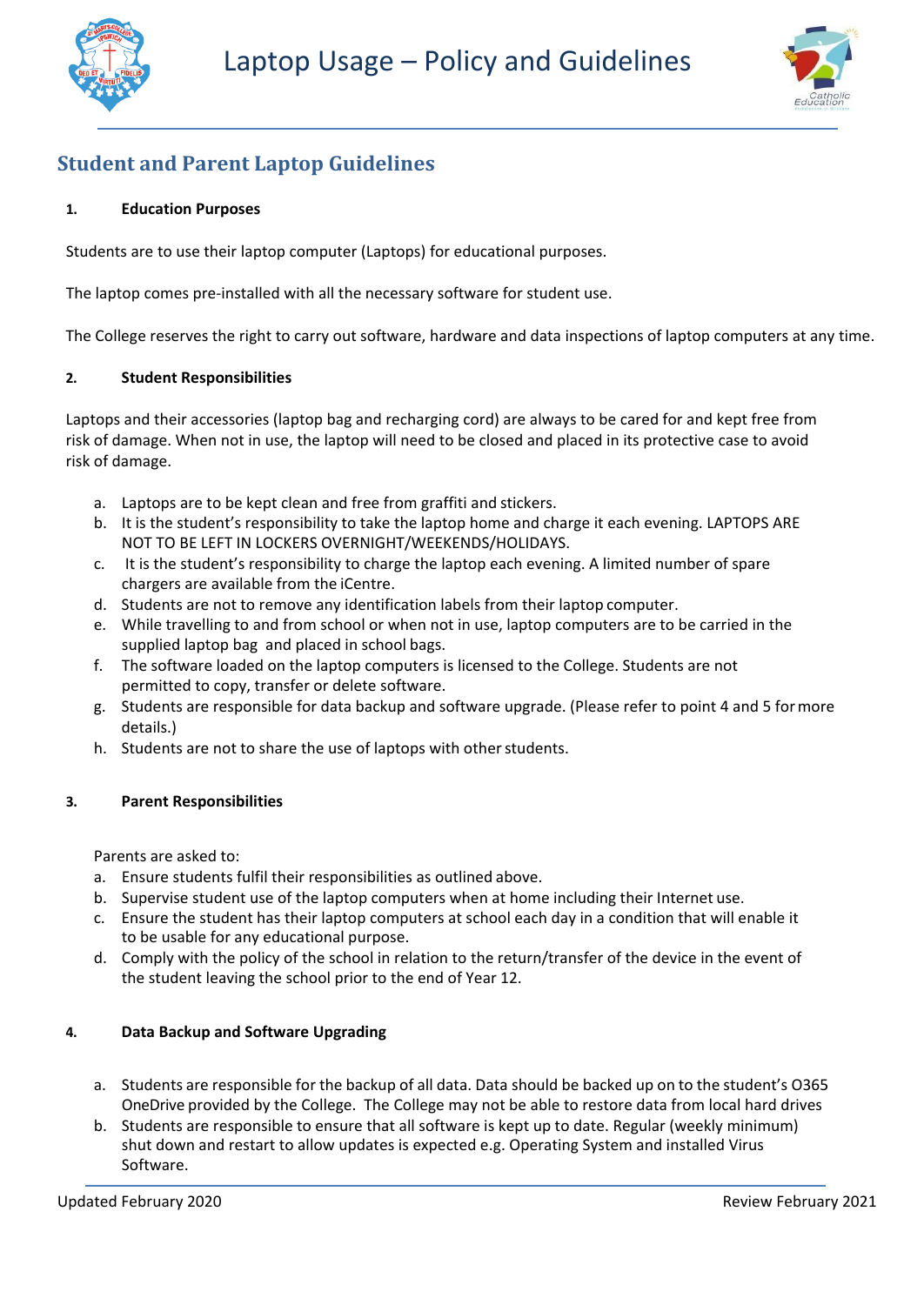# **5. Technical Specifications**

- a. Students will be given full local administrator rights to their laptop computer.
- b. Students will be trained on how to support and maintain their laptop computer.
- c. In the event of a software malfunction students may contact the College iCentre/IT Support for assistance and re-imaging of their laptop. Students should ensure that their laptop is always backed up to help facilitate re-imaging if necessary.
- d. The use of the College Wireless Network and all associated infrastructure are available for educational use only with student laptop computers.
- e. The internet is only to be accessed through the College Wireless Network while at school, i.e. connecting a laptop to a private wireless internet device or phone to gain access to internet whilst at school is notpermitted.
- f. The downloading of large files is not permitted due to bandwidth restrictions. Streaming of media such as YouTube or music, e.g. Spotify is not permitted due to bandwidth restrictions except when directly instructed by your teacher or supervisor.
- g. Students are not to remove the virus software provided and replace it with another type of virussoftware.
- h. Specific network settings are not to be removed or altered as this could affect the laptop computer's ability to connect to the College Wireless Network.

## **6. Loss, Theft and Repairs**

- a. All instances of loss, damage or theft must be reported to the College iCentre/IT Support personnel as soon as possible during term time. During non-term time, students are to contact the College Office.
- b. In the event of a hardware malfunction, a report must be made to the College as soon as possible for **warranty repair** to be organised.
- **c.** Laptops **incurring accidental damage** will be repaired as soon as possible**. Some of these repairs may incur an excess fee to be paid before a spare is issued to a student.**

| $\bullet$ | LCD Screen:                           | \$100 |
|-----------|---------------------------------------|-------|
| $\bullet$ | <b>Motherboard and Internal Parts</b> | \$100 |
| $\bullet$ | Keyboard                              | \$40  |
| $\bullet$ | Power Adaptor (replacement)           | \$30  |
| $\bullet$ | Battery (replacement)                 | \$60  |
| $\bullet$ | Extensive damage (several parts)      | \$150 |
|           |                                       |       |

**One repair on a laptop is covered per calendar year for accidental damage.** Subsequent repairs will incur full costs. Cosmetic damage, such as plastic parts, casing, will not be repaired under warranty.

- d. Carrying a laptop without the College-issued protective case will void all insurance and any damage sustained will need to be paid for in full. This could be up to the full replacement cost of the laptop where substantial damage has occurred.
- e. If students present with a damaged laptop and have a previous record for non-compliance (Reflection Room Plan) families may be required to pay the full cost of repair.
- f. Loss of a laptop due to non-compliance of school rules as stipulated in the Student Handbook will incur the full replacement cost of the laptop.
- g. Damage to a laptop that occurs while it is lost will need to be paid for in full by thestudent.
- h. Theft of a laptop will incur an excess of \$100.00 to be met by the parents/carers. Theft will require a police report and/or crime investigation number. Theft of a laptop due to noncompliance of school rules as stipulated in the Student Handbook will incur the full replacement cost of the laptop.